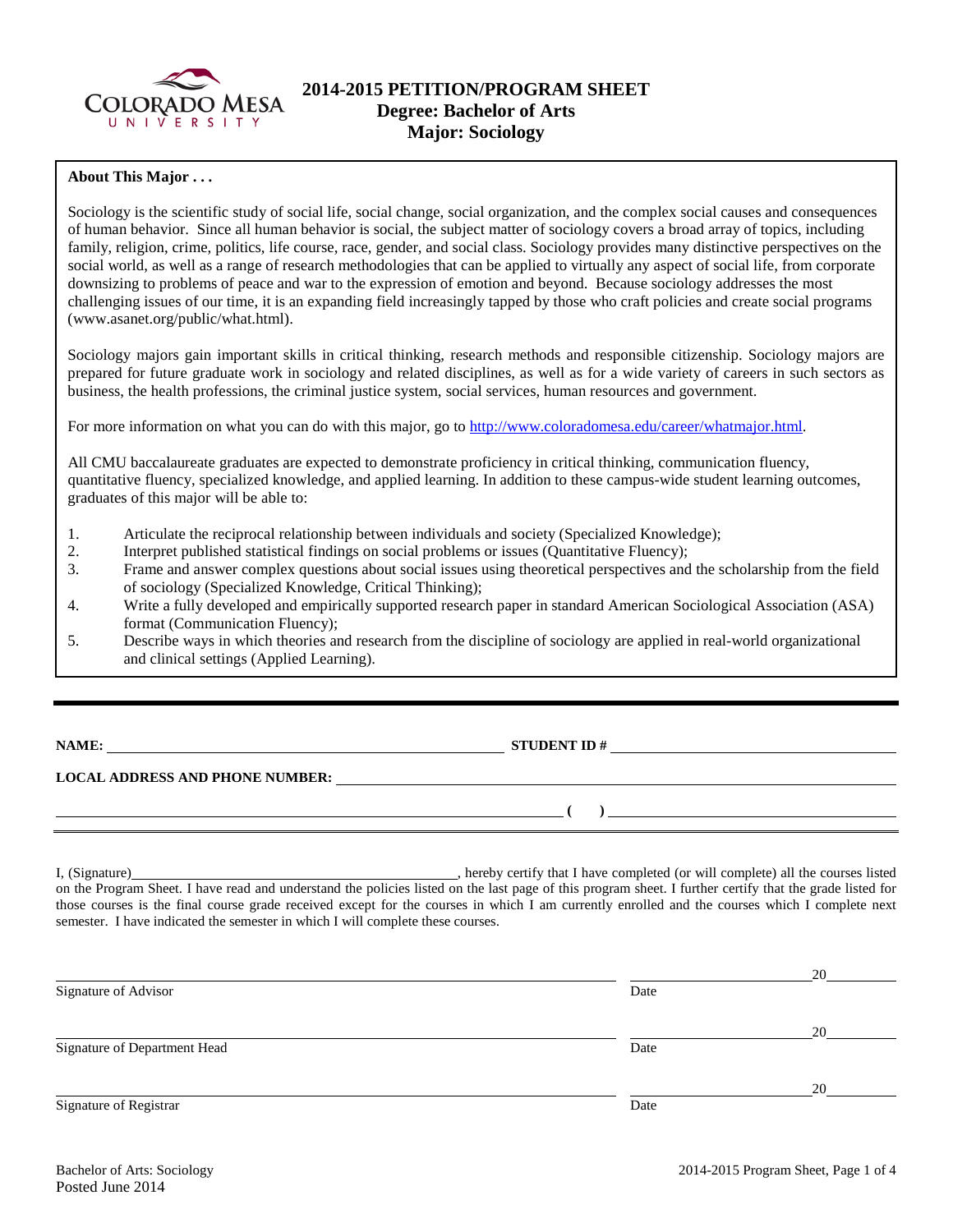#### **Students should work closely with a faculty advisor when selecting and scheduling courses prior to registration.**

Degree Requirements:

- 120 semester hours total (Students must complete a minimum of 30 of the last 60 hours of credit at CMU, with at least 15 semester hours in major discipline courses numbered 300 or higher).
- 40 upper division credits (A minimum of 15 taken at the 300-400 course levels within the major at CMU).
- 2.00 cumulative GPA or higher in all CMU coursework.
- 2.50 cumulative GPA or higher in coursework toward the major content area No more than one "D" may be used in completing major requirements.
- Pre-collegiate courses (usually numbered below 100) cannot be used for graduation.
- When filling out the program sheet a course can be used only once.
- A student must follow the CMU graduation requirements either from 1) the program sheet for the major in effect at the time the student officially declares a major; or 2) a program sheet for the major approved for a year subsequent to the year during which the student officially declares the major and is approved for the student by the department head. Because a program may have requirements specific to the degree, the student should check with the faculty advisor for additional criteria. It is the student's responsibility to be aware of, and follow, all requirements for the degree being pursued. Any exceptions or substitutions must be approved by the student's faculty advisor and Department Head.
- See the "Undergraduate Graduation Requirements" in the catalog for additional graduation information.

**GENERAL EDUCATION REQUIREMENTS** (31 semester hours) See the current catalog for a list of courses that fulfill the requirements below. If a course is on the general education list of options and a requirement for your major, you must use it to fulfill the major requirement and make a different selection within the general education requirement.

**English** (6 semester hours, must receive a grade of "C" or better and must be completed by the time the student has 60 semester hours.) ENGL 111 English Composition 3 \_\_\_\_\_\_ \_\_\_\_\_\_ ENGL 112 English Composition 3 \_\_\_\_\_\_ \_\_\_\_\_\_

Course No Title Sem.hrs Grade Term/Trns

**Math:** MATH 110 **or higher** (3 semester hours, must receive a grade of "C" or better, must be completed by the time the student has 60 semester hours.)  $MATH 1$ <sub>\_\_\_\_</sub> \_\_

\_\_\_\_\_\_ \_\_\_\_ \_\_\_\_\_\_\_\_\_\_\_\_\_\_\_\_\_\_\_\_\_\_\_\_ \_\_\_\_ \_\_\_\_\_ \_\_\_\_\_\_\_\_

**Humanities** (3 semester hours)

**Social and Behavioral Sciences** (6 semester hours)

\_\_\_\_\_\_ \_\_\_\_ \_\_\_\_\_\_\_\_\_\_\_\_\_\_\_\_\_\_\_\_\_\_\_\_ \_\_\_\_ \_\_\_\_\_ \_\_\_\_\_\_\_\_ \_\_\_\_\_\_ \_\_\_\_ \_\_\_\_\_\_\_\_\_\_\_\_\_\_\_\_\_\_\_\_\_\_\_\_ \_\_\_\_ \_\_\_\_\_ \_\_\_\_\_\_\_\_

**Natural Sciences** (7 semester hours, one course must include a lab)

\_\_\_\_\_\_ \_\_\_\_ \_\_\_\_\_\_\_\_\_\_\_\_\_\_\_\_\_\_\_\_\_\_\_\_ \_\_\_\_ \_\_\_\_\_ \_\_\_\_\_\_\_\_ \_\_\_\_\_\_ \_\_\_\_ \_\_\_\_\_\_\_\_\_\_\_\_\_\_\_\_\_\_\_\_\_\_\_\_ \_\_\_\_ \_\_\_\_\_ \_\_\_\_\_\_\_\_  $\frac{-}{\Box}$   $\frac{-}{\Box}$   $\frac{-}{\Box}$ 

\_\_\_\_\_\_ \_\_\_\_ \_\_\_\_\_\_\_\_\_\_\_\_\_\_\_\_\_\_\_\_\_\_\_\_ \_\_\_\_ \_\_\_\_\_ \_\_\_\_\_\_\_\_

**History** (3 semester hours) HIST \_\_\_\_ \_\_\_\_\_\_\_\_\_\_\_\_\_\_\_\_\_\_\_\_\_\_\_\_ \_\_\_\_ \_\_\_\_\_ \_\_\_\_\_\_\_\_

**Fine Arts** (3 semester hours)

Course No Title Sem.hrs Grade Term/Trns **OTHER LOWER DIVISION REQUIREMENTS** (6 semester hours) **Kinesiology** (3 semester hours) KINE 100 Health and Wellness 1 \_\_\_\_\_ \_\_\_\_\_\_\_\_ KINA 1\_\_\_\_ \_\_\_\_\_\_\_\_\_\_\_\_\_\_\_\_\_\_\_\_\_\_\_\_ 1 \_\_\_\_\_ \_\_\_\_\_\_\_\_ KINA  $1 \qquad \qquad$   $\qquad \qquad$   $\qquad \qquad$   $\qquad \qquad$   $\qquad \qquad$   $\qquad \qquad$   $\qquad \qquad$   $\qquad \qquad$   $\qquad \qquad$   $\qquad \qquad$   $\qquad \qquad$   $\qquad$   $\qquad \qquad$   $\qquad$   $\qquad \qquad$   $\qquad$   $\qquad$   $\qquad$   $\qquad$   $\qquad$   $\qquad$   $\qquad$   $\qquad$   $\qquad$   $\qquad$   $\qquad$   $\qquad$   $\qquad$   $\qquad$   $\$ **Applied Studies** (3 semester hours) \_\_\_\_\_\_ \_\_\_\_ \_\_\_\_\_\_\_\_\_\_\_\_\_\_\_\_\_\_\_\_\_\_\_\_ \_\_\_\_ \_\_\_\_\_ \_\_\_\_\_\_\_\_ **FOUNDATION COURSE** (3semester hours) SOCO 264 Social Problems 3 **SOCIOLOGY MAJOR REQUIREMENTS** (52 semester hours) A 2.5 GPA is required in the major courses. No more than one "D" may be used in completing major requirements.

**Sociology Core** (19 semester hours)

| SOCO 260        | General Sociology               |   |  |
|-----------------|---------------------------------|---|--|
| <b>SOCO 202</b> | Intro to Sociological Inquiry   | 3 |  |
| <b>STAT 215</b> | <b>Statistics for SBS</b>       |   |  |
| <b>SOCO 303</b> | Sociological Research Methods 3 |   |  |
| <b>SOCO 400</b> | <b>Classical Social Theory</b>  |   |  |
| SOCO 410        | Contemporary Social Theory      | 3 |  |
|                 |                                 |   |  |

**Sociology Electives** (18 upper division semester hours) Select from Sociology Electives on pg 3.

|       | ____    |  |
|-------|---------|--|
| _____ | _______ |  |
|       | ____    |  |
| ____  | _____   |  |
|       |         |  |

**Restricted Electives** (9 upper division semester hours) Select from Restricted Electives list on pg 3.

\_\_\_\_\_\_ \_\_\_\_ \_\_\_\_\_\_\_\_\_\_\_\_\_\_\_\_\_\_\_\_\_\_\_\_ \_\_\_\_ \_\_\_\_\_ \_\_\_\_\_\_\_\_ \_\_\_\_\_\_ \_\_\_\_ \_\_\_\_\_\_\_\_\_\_\_\_\_\_\_\_\_\_\_\_\_\_\_\_ \_\_\_\_ \_\_\_\_\_ \_\_\_\_\_\_\_\_ \_\_\_\_\_\_ \_\_\_\_ \_\_\_\_\_\_\_\_\_\_\_\_\_\_\_\_\_\_\_\_\_\_\_\_ \_\_\_\_ \_\_\_\_\_ \_\_\_\_\_\_\_\_

#### **Foreign Language Requirement (6 semester hours)**

Two consecutive classes in the same foreign language. FLAS 114 & 115 will not fulfill this requirement.

 $\begin{tabular}{l} \bf{FLA}\!\! \end{tabular} \begin{tabular}{l} \bf{FLA}\!\! \end{tabular} \begin{tabular}{l} \bf{CLA}\!\! \end{tabular} \end{tabular} \begin{tabular}{l} \bf{CLA}\!\! \end{tabular} \end{tabular} \begin{tabular}{l} \bf{CLA}\!\! \end{tabular} \begin{tabular}{l} \bf{CLA}\!\! \end{tabular} \end{tabular} \begin{tabular}{l} \bf{CLA}\!\! \end{tabular} \end{tabular} \begin{tabular}{l} \bf{CLA}\!\! \end{tabular} \begin{tabular}{l} \bf{CLA}\!\! \end{tab$ FLA\_\_ \_\_\_\_\_ \_\_\_\_\_\_\_\_\_\_\_\_\_\_\_\_\_\_\_\_\_\_\_\_ \_\_\_\_ \_\_\_\_\_ \_\_\_\_\_\_\_\_

**Electives** (All college level courses appearing on your final transcript, **not listed above,** that will bring your total semester hours to 120 hours.) (28 semester hours; 4 hours of upper division may be needed.)

|  |  | ____                     |
|--|--|--------------------------|
|  |  |                          |
|  |  | $\overline{\phantom{a}}$ |
|  |  |                          |
|  |  |                          |
|  |  | $\overline{\phantom{a}}$ |
|  |  |                          |
|  |  |                          |
|  |  |                          |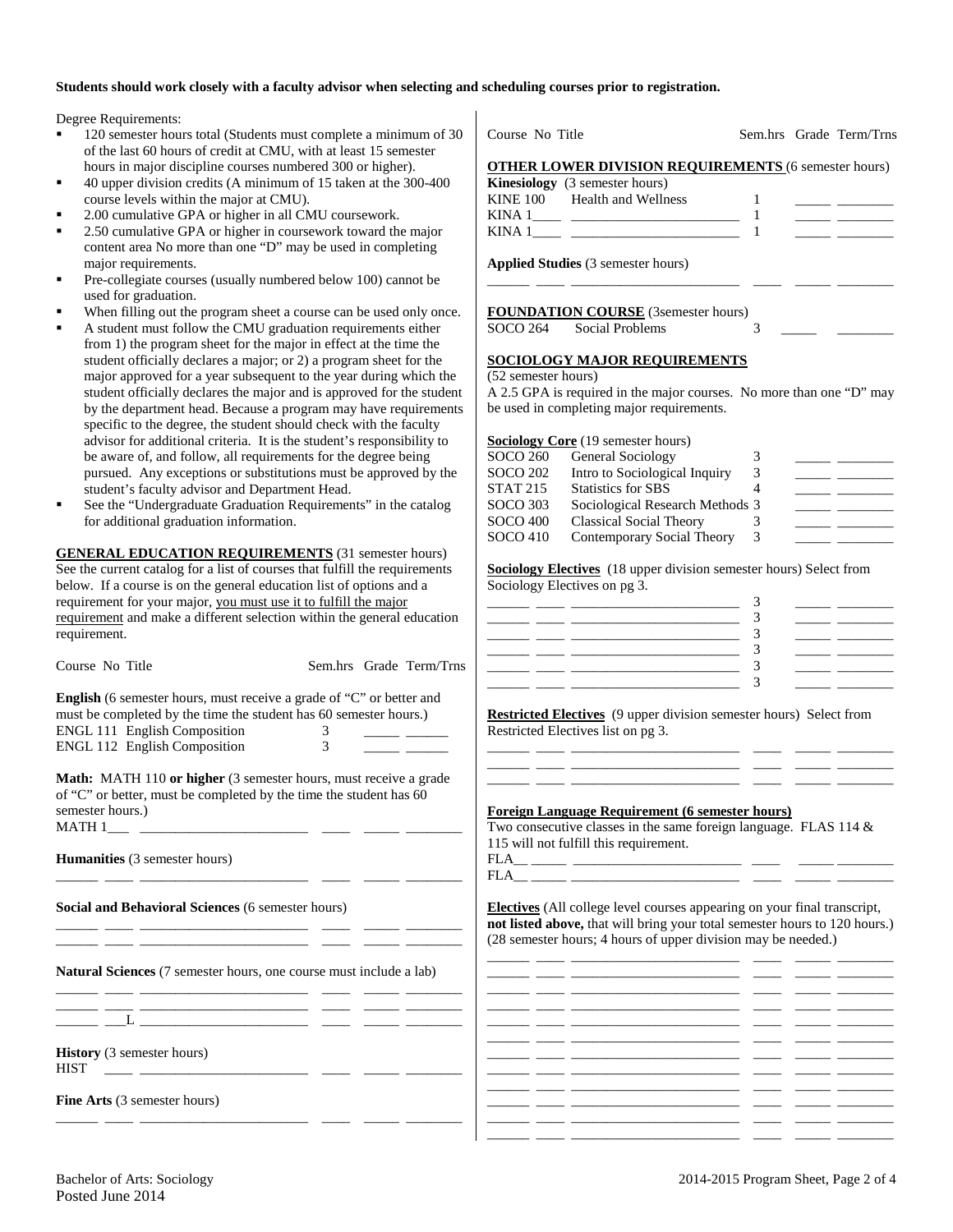#### **SOCIOLOGY ELECTIVES:**

SOCO 300 Political Sociology (3) SOCO 305 Environmental Sociology (3) SOCO 310 Sociology of Religion (3) SOCO 312 Social Movements (3) SOCO 314 Population (3) SOCO 316 Social Inequality (3) SOCO 318 Sociology of Health and Illness (3) SOCO 320 Life Course Sociology (3) SOCO 325 Racial & Ethnic Relations (3) SOCO 331 Sociology of Aging (3) SOCO 340 Sex and Gender (3) SOCO 396 Topics (3) SOCO 496 Topics (3) or any other upper division Sociology elective approved by a Sociology Advisor.

#### **RESTRICTED ELECTIVES:**

CRMJ 311 Victimology (3) CRMJ 370 Criminology (3) CRMJ 470 Restorative Justice (3) PSYC 320 Social Psychology (3) PSYC 335 Psychology of Women (3) PSYC 370 Cross-Cultural Psychology (3) or any upper division courses from History, Political Science, or Social Work.